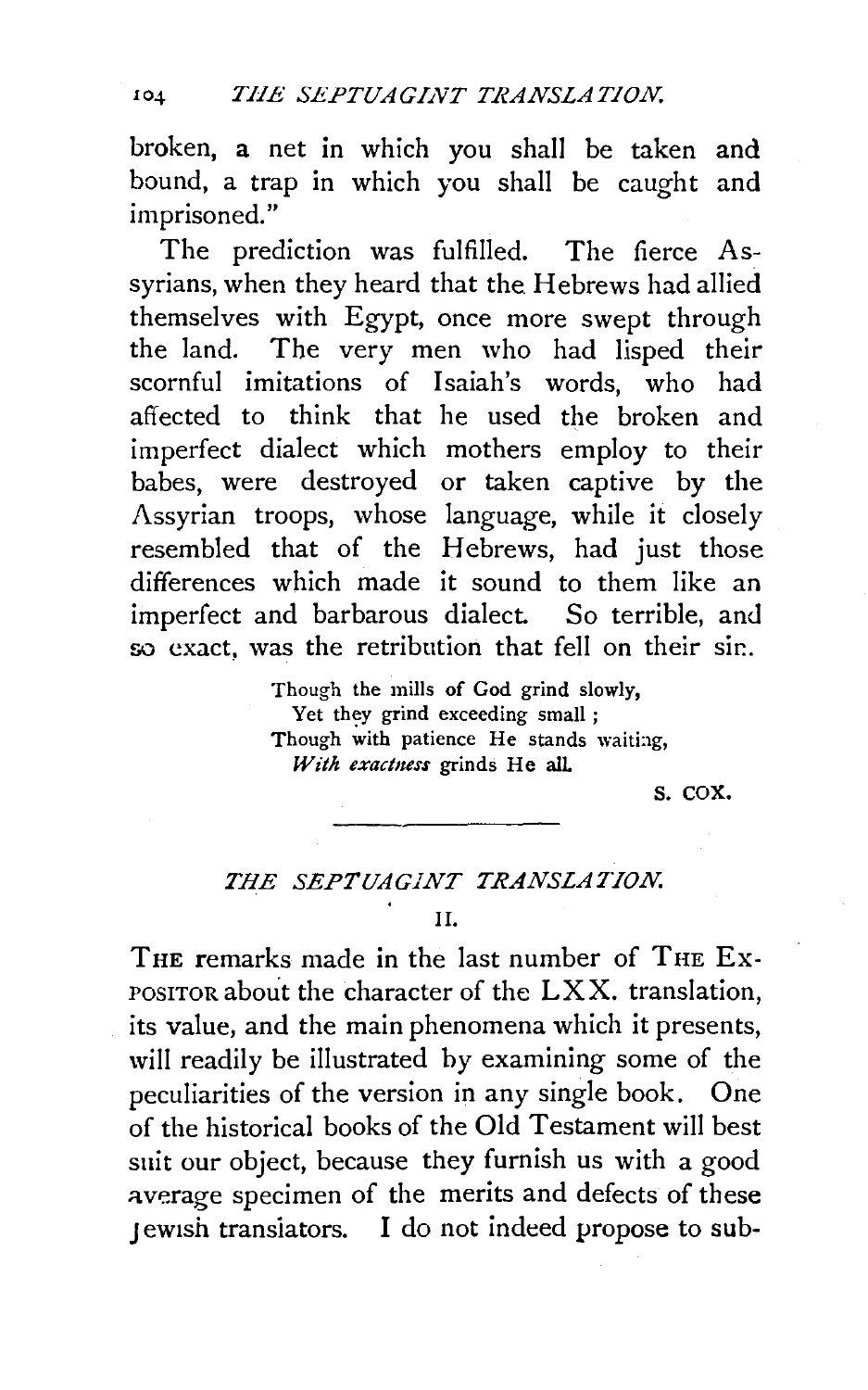ject any book to the minute examination bestowed by Dr. Frankel upon the Pentateuch, but shall content myself with noting a few of the more salient features. The Books of Moses fell to the share of the ablest and most learned workers, and furnished the Seventy with more scope for the display of their philosophical and exegetical tendencies than any other ; but some of their special merits, as well as some of their special weaknesses, are traceable in almost every book of the entire version.

Without entirely limiting to one book the points that I shall adduce for illustration, I may select the first Book of Samuel as a fair type of their handiwork when it is neither at its best nor at its worst. It will furnish us with an average specimen of the difficulties with which they had to deal, and the amount of skill and knowledge which they brought to bear on their deeply-interesting and important task.

1. In the first place it is clear that the LXX. have frequently fallen into error from the circumstance that the text from which they translated was entirely unpunctuated. This has led them in some places to . join letters into one word which really belong to two different words, as in Hos. vi. 5, where, instead of "thy judgments (are as) the light;" they read, *"my*  judgments shall go forth as the light ; " and in Psa. cvi. 7, by joining the two separate words *"al yam,"*  " at the sea," they make one participle, "going in." Except so far as they were guided by distinct and trustworthy traditions, it is obvious that this *scriptio continua,* or series of letters, unbroken into words, must have added immensely to the difficulties of their undertaking. We learn also from errors like this, vol. I.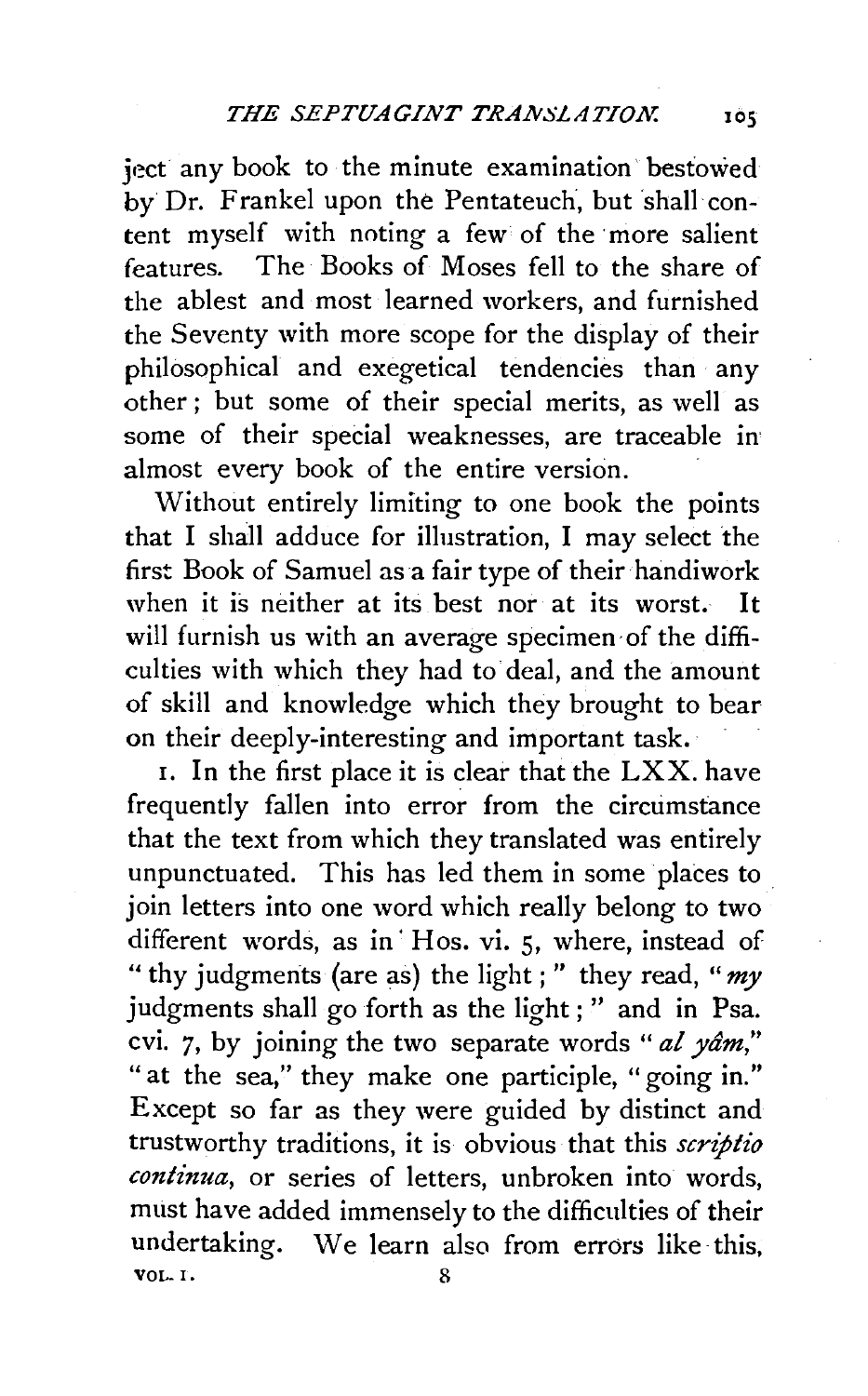as indeed from numerous other errors of every kind, that at this period,-about two and a half centuries before Christ,—the Jewish scheme of interpretation was still to a certain extent vacillating and uncertain-

2. It is almost needless to add that they were without the aid which would have been rendered to them if vowel points had been invented in their time. It is one of the most remarkable characteristics of the Hebrew alphabet that it had originally no signs for vowels, so that the proper pronunciation of many written words depended mainly-in some instances entirely-on the context. The vowel points seem not to have been invented much earlier than the seventh century after Christ, and but for this ingenious method of preserving the true pronunciation of the sacred language, it might have become as uncertain as the pronunciation of the sacred name Jehovah. It is well known that the four letters of this awful name, n,n,-the *Shem Hammephoresh,* or incommunicable name—are pronounced with the vowels of the other and less mysterious name of God, *Eloah;*  and it is now a matter of dubious conjecture whether the Tetragrammaton, or four -lettered name, was pronounced *Jahveh* or in some other way. The danger of entirely losing the true method of reading Hebrew was averted by the invention and rapid acceptance of vowel points, which were unknown to St. Jerome and to the writers of the Talmud. These vowel points essentially affect the meaning of the text, and in reality are a kind of running commentary which preserves for us the results of the long labours of the Jewish Masorets. The word *Masorah* means " tradition,"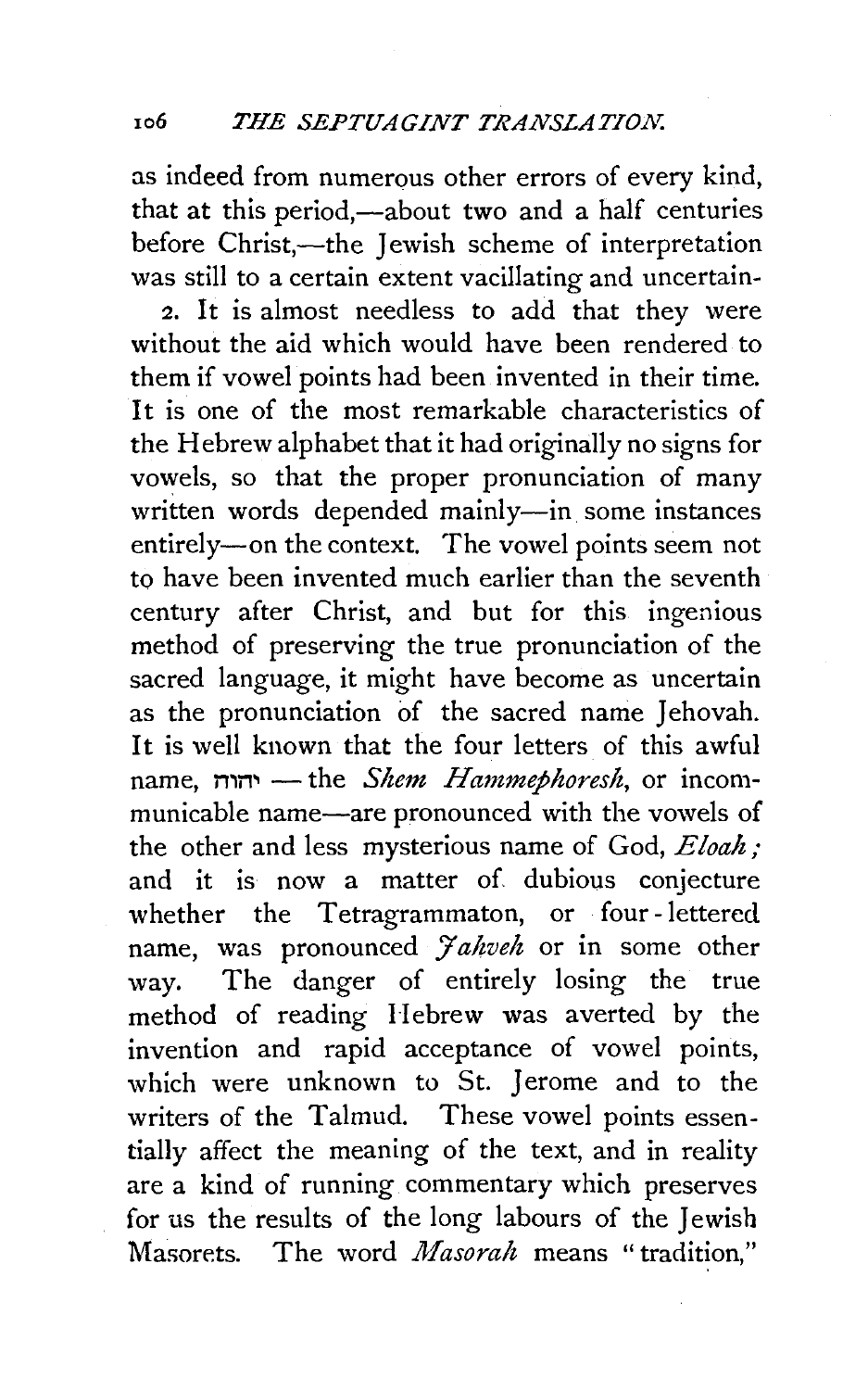but is confined to that Jewish "tradition" concerning the text and the significance of their sacred writings which sprang up during the later centuries of their history. Among the earliest of the *Baali Hammasoreth,* or " Masters of the Masorah," the Jews reckon Ezra, and even Moses himself; and, since Jewish learning had almost exclusive reference to the Scriptures, the term *Masorah,* in its wider sense, may be said to include all the Jewish schools of thought down to the famous School of Tiberias,. which continued to flourish for many centuries. after Christ. Now we see from many passages how much the LXX. would have gained had so clear and distinct a clue to the true pronunciation been always: in their hands, although in some places (as we shall shew) it is very probable that their view of the true.. pronunciation is more correct than that of the Maso- rets themselves. Thus in 1 Sam. xiv. 45 they read,. " *the people of God* wrought this day," instead of. "he hath wrought *with* God," apparently from the: same confusion of *im*, "with," and *am*, "people," which has misled them in I Chron. xix.  $6:$  Psa.. lxxxvii.  $\alpha$ , &c. In Gen. xv. II we have an absurd instance of imperfect knowledge; for there, simply by a difference of pronunciation, instead of Abraham *drove* the fowls *away,"* we get in the LXX., *"he sat down with them."* Curious examples of the same divergence are furnished by the word *"lo,"* which in Hebrew means *"1zot,"* or, *"to him,"* according as it  $i$ s written,  $\forall$  or  $\forall$ . Thus in 1 Sam. ii. 16 we find, " He would answer *him nay,''* where the word is rendered in *both* its meanings, as also in viii. 19 and x. 19. In one passage of the English version (Isa.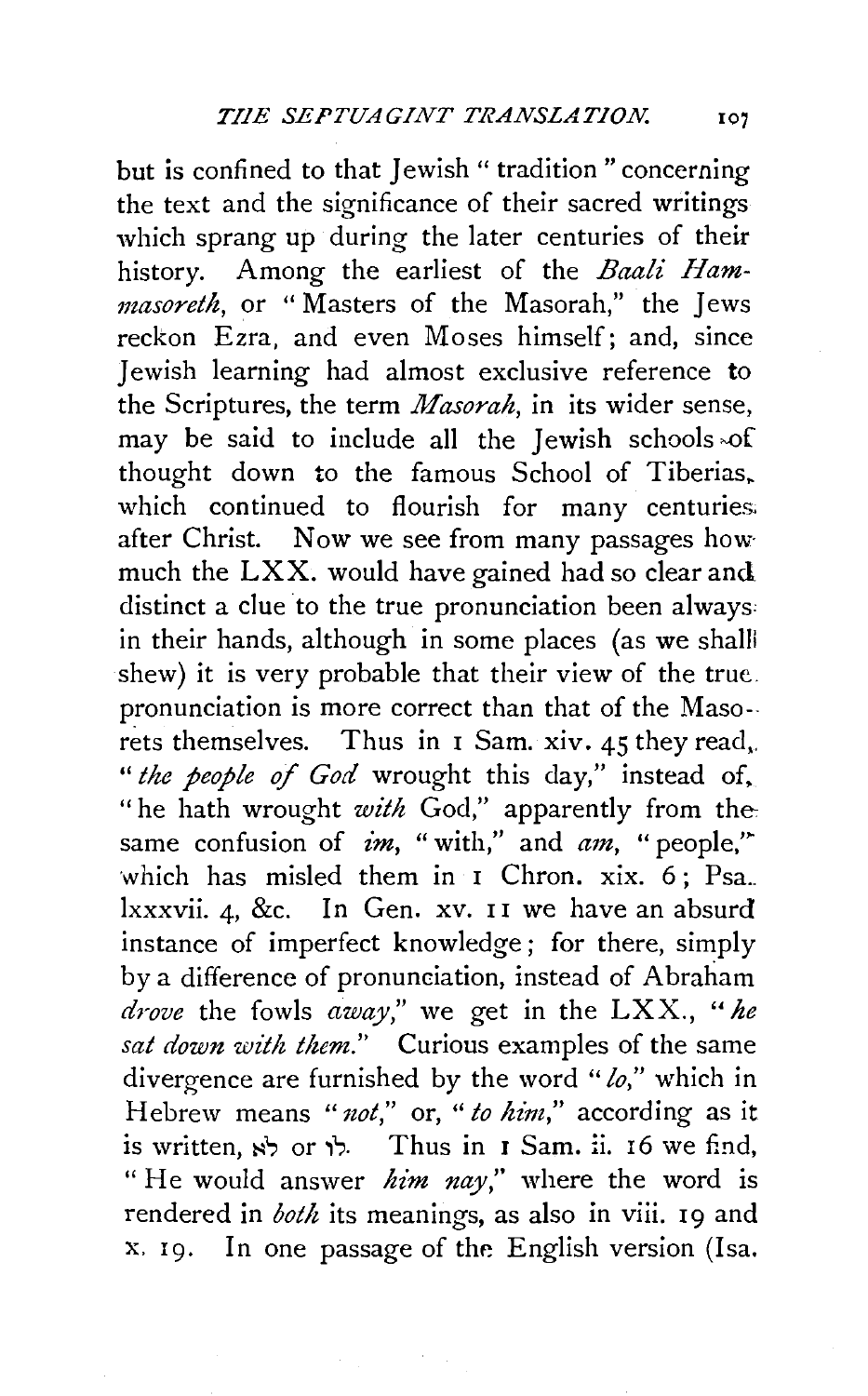ix.  $\alpha$  3) the acceptance of the "*lo*" in the sense of "not," and the relegation to the margin of the true word "*to him*," make sad and unfortunate nonsense in one of the finest and most important poems of the great Evangelical prophet. Little or no sense is to be derived from the expression, " Thou hast multiplied the nation, and *not* increased the joy," but the true meaning is, "and increased *its* joy." Even in the familiar verse of the one hundredth Psalm, the clause, " It is he that hath made us and not we ourselves," should probably be, "And to *him* we belong." But apart from all other instances, the proper names of the LXX. are alone sufficient to prove that they adopted in many words a vocali sation wholly different from that of the Masorets.

3· As it is not my object to be exhaustive, but merely to give a few specimens of recurring peculiarities, I will now proceed to shew how imperfect must have been the text which the Greek translators used. It is quite obvious that they have .often been misled by wrong readings, and, above .all, by the confusion, in imperfect manuscripts, of letters which resemble each other so closely as the Hebrew  $\neg d$ ,  $\neg r$ , and  $\gamma$ , final *n*. Sometiones, indeed, it is all but certain that their reading was right, while that of the received Hebrew text is wrong. A conspicuous instance of this will be found in <sup>I</sup>Sam. xiv. 18, where Saul, immediately before a battle with the Philistines, "said unto Ahiah, Bring hither the ark of God, for the ark of God was at that time with the children of Israel." Now the Ark at this time was at Kirjath-jearim (1 Sam. vii. I, 2), where it remained from its capture· by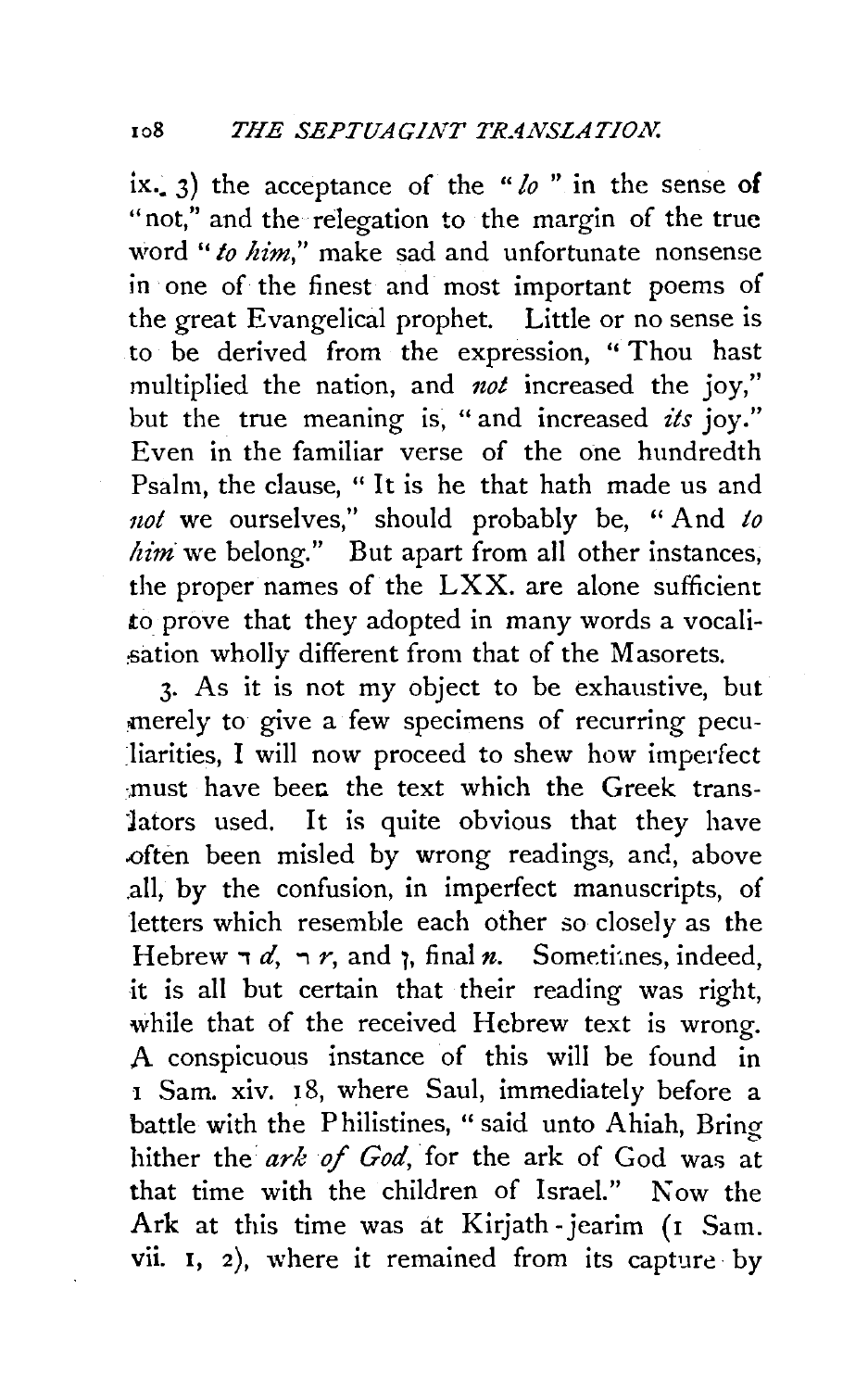the Philistines until it was removed by David. (2 Sam. vi.) But Saul at this time was at Gibeah, and it is most unlikely that the priests could have ventured to carry a treasure so sacred as the Ark for some miles through a disturbed and half-conquered country. And, further, the *Ark* would have been perfectly useless for Saul's object, which wasthough in his hot impatience he did not stop to. carry it out-to ascertain the will of God. Here, therefore, the reading of the  $LXX$ ., which is, "Bring hither *the ephod*," is almost certainly right, as well for the reason just given, as because the phrase "bring hither" is always used of the Ephod and never of the Ark, and because the only method of inquiring of God was by the. Urim and Thummim, . which formed part of the Ephod. If the two words be written underneath each other,

# 1~.,~. Ark,

## ,,~~ Ephod,

it will be seen at once how . small a change in what is called the "*ductus literarum*" would cause the confusion. In this point, as in not a few others, Josephus agrees with the  $LXX$ , for he makes Saul bid the priest take " the garments of his high- priesthood," of which garments the Ephod was the most essential. Another coincidence of tradition in Josephus and the LXX. may be found in 1 Sam. xx. 30, where Saul, in his fury, calls Jonathan " a son of perverse rebellion," *i.e.*, a perverse, rebellious son (Luther: *Ungehorsamer Bo'sewicht),* but the LXX. renders it "a son of *maidens who desert*," which may either imply some alien admixture of race, or "immodest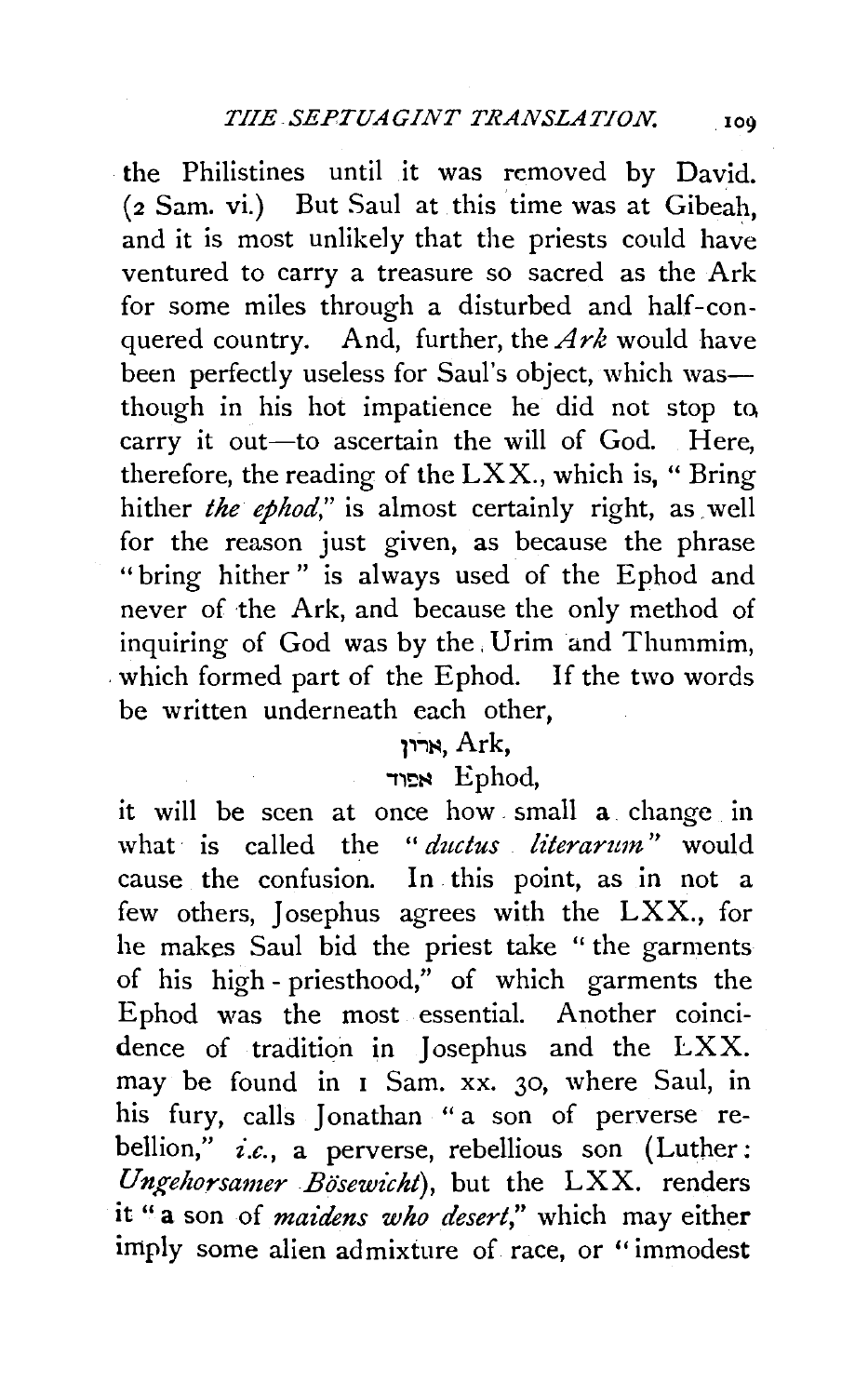maidens," as in the Vulgate, "Fili mulieris virum *ultro rapientis.*" Here, too, Josephus seems to indicate the existence of some legend unknown to us, by saying *(Ant.* v. 11. 9) that Jonathan was ''born of runagates."

In  $I$  Sam. ix. 25, we find in the LXX. "they *spread a bed* for Saul upon the housetop," instead of " *he communed wi'th* Saul." The change is caused by a different reading rising from confusions of ; and ,, In xvii. 8, *"servants* of Saul" becomes *"Hebrews* of Saul," from a similar confusion, which, also in the twenty-third chapter, makes them render the word for *"a thick wood"* as though it was the word "*new*," to the utter ruin of the sense. There is no point in which the LXX. are more frequently mistaken than in all that concerns the names of places: not only does their text seem to have been confused, but topographical ignorance, or other causes, lead them often to render names as though they were significant words, and to change ordinary words into proper names. It would take us too long to follow their mistakes under this head, but I may mention two other curious variations from the Received Text, caused by the confusion of two similar letters. ln I Sam. xxxi. 3, a small alteration of the Hebrew converts " he was *sore* wounded *of the archers"*  into " he was wounded on the hypochondries," *i.e.*, under the flank. Again in I Sam. xii. 3, Samuel chaUenges his opponents to name any one from whom he has received a bribe "to blind mine eyes therewith," or, as it is rendered more literally in the margin, " that I should hide mine eyes at him." The LXX., however, read, " A bribe, or *a pair of*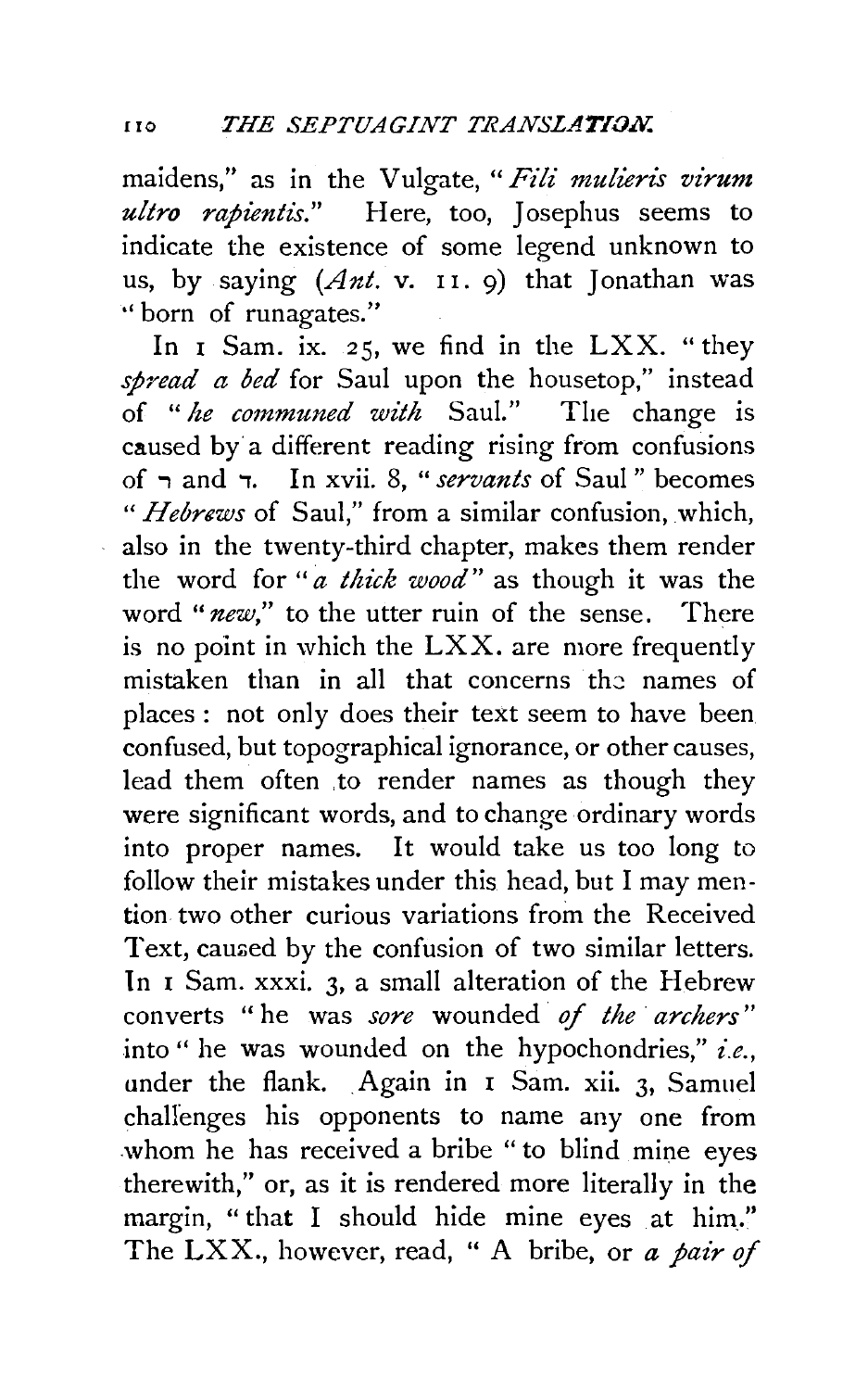*shoes? Answer me."* The change required for this sense in the Hebrew is extremely slight, and when we compare such passages as Amos ii. 6, viii.  $6,-$  (" that we may buy the poor for silver, and the needy for a pair of shoes" $)$ —it may be doubtful whether here the LXX. are not right. Their reading was also adopted by Jesus the son of Sirach (Ecclus. xlvi. 19), who says of Samuel that "before his long sleep he made protestations in the sight of the Lord and his anointed, I have not taken any man's goods, so much as a shoe: and no man did accuse him."

4· It may, perhaps, be asked whether these obvious variations of the Manuscript lead to any· de· cisive inference as to the date of the present square character in which Hebrew is written? It is certain that the Jews, before their exile, used an alphabet closely resembling the Samaritan, which is still found on the coins of the Maccabees so late as a century and a-half before Christ. It is equally certain that this character had become entirely obsolete in the time of our Lord, who could not otherwise have used the proverbial expression, " one jot or one tittle,"-i.e., the smallest letter or projecting horn of a letter,—since that expression would be meaningless as applied to the old or Samaritan character, in which the sign for " $yod$ " ( $\pi$ ) instead of being exceptionally small, is as large as the sign for any other letter. The Jews call the present Hebrew "the square" or the "Assyrian" writing (ashshurits), and the other "the broken " *(raats)* ; and if the word *ashshurtts* means "Assyrian," it would prove an early belief that the square character was adopted during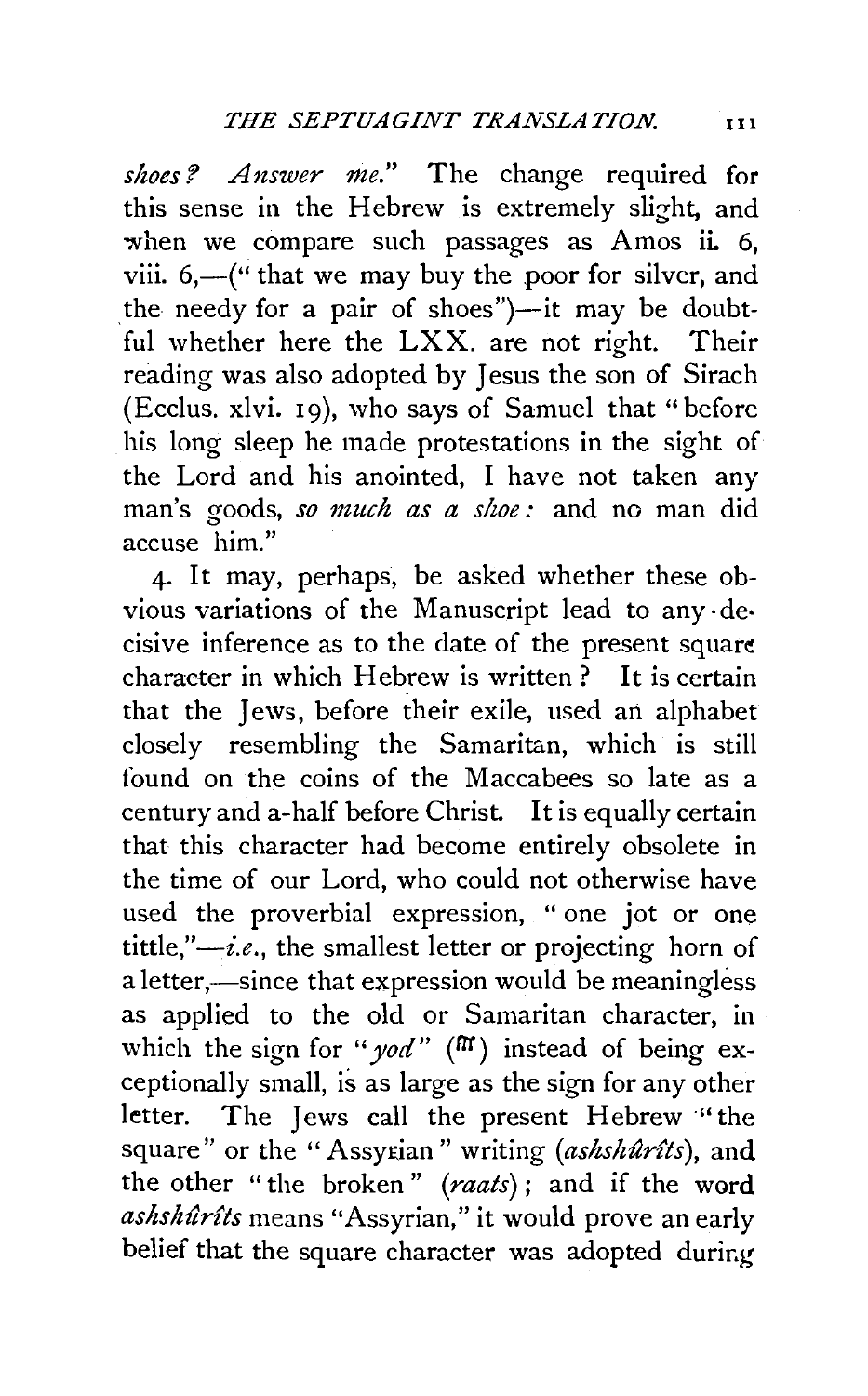the Captivity. But it is apparently as probable that the tradition. came from the term, as that the term (which has also been interpreted as meaning " blessed" and "supported") is derived from an historic fact. If the LXX. could be used to throw light upon this interesting question, a perplexing literary problem would be set at rest; but when two such scholars as Eichhorn and Gesenius take opposite sides on the question, and so thorough an investigator as Frankel declares the evidence to be indecisive, the controversy must find its decision from other sources.

5· A fair test of the learning and insight of the translators may be found in their treatment of rare and difficult words. The result of our investigation here is not very favourable, since, in not a few instances the LXX. are quite wrong, and in others seem to be wholly perplexed. Thus, in I Sam. xv. 32; we find the expression, Agag came unto him 'delicately' (maadannôth). Now, this Hebrew word only occurs in three other places, and is there rendered "dainties," or "delights" (Gen. xlix. 20; Prov. xxix. 17; Lam. iv. 5). It probably means "cheerfully," but the  $LXX$ . render it " trembling,"<sup>1</sup> and the Vulgate, "very fat and trembling."-Again in 1 Sam. xvi. 20 the Hebrew has the very.strange expression *"an ass of bread,"* probably by a mere clerical , error for "an ass *and* bread." From the LXX. we might, perhaps, conjecture that (by that frequent source of mistake in manuscripts which is called *homcoteleuton, i. e.*, by the eye of the transcriber

<sup>1</sup> The curious various reading "from *Anathoth*" is obvious by a mere mistake of the word for the name of a place.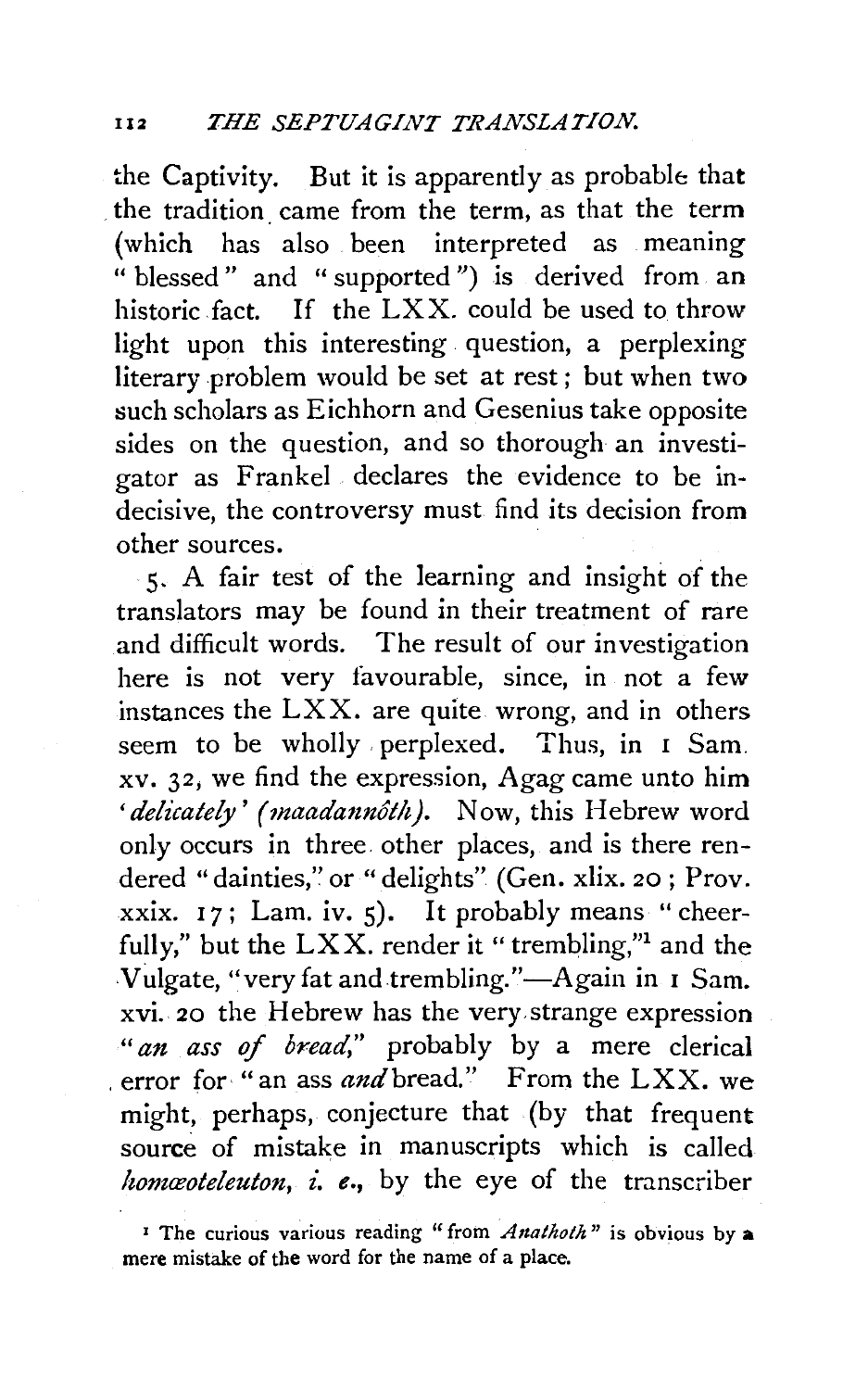being caught by a similar word) a sort of play on words had dropped out of the Hebrew; for they render it, "I esse took an ass *(chamôr)*, and put on it  $\alpha$  *chomor* ( $\gamma \phi \mu \circ \rho$ , *i. e.*, a *homer*, comp. xxv. 18) of bread."<sup>1</sup>—Once more, in 1 Sam. xvii. 20, xxvi. 5, we find the word *ma'agdl,* which means a circuit of waggons drawn up round a camp for purposes of defence. Here the English version renders it by "trench," and in the margin *"place of the carriage,"* and the LXX. very fairly by στρογγύλωσις, a circular defence; but in xxvi. 5, for no obvious reason, they change this rendering to the incorrect  $\epsilon \nu \lambda a \pi \dot{\eta} \nu \eta$ , " in a covered or *royal chariot.*"

We constantly find this sort of vacillation in the choice of renderings in the same Book of the LXX., as we do also in the English version. Thus, in 1 Sam. xvii., Goliath is called an *£sh habenfm,* or " man between two (camps)," which our version renders ''champion." In verse 4 the LXX. render it vaguely. by "powerful," but in verse 23 by  $\partial \mu \epsilon \tau \sigma \hat{a}$ ios, which seems to be a corruption of  $\delta \mu \epsilon \sigma \hat{a}$ ios, "the one in the midst," and an attempt at more accurate translation. In xxi. *2* the LXX. make most hopeless confusion of the Hebrew expression *pelônî almon£,* " such and such," by the translation, " *£11. the place called God's Fa£th, Phellani Maemoni."* The same mistaken supposition guided them in 2 Kings vi. 8, although the word is rendered  $\kappa \rho \acute{\nu} \phi \iota \epsilon$ , " oh, unknown one," in the only other passage where it occurs (Ruth iv. I). The rare word, which seems

<sup>&</sup>lt;sup>1</sup> That the sacred writers did not dislike such assonances is proved by the Hebrew text of passages like Judg. xv. 16; Job xxv. 19; Isa. liv. 8. v. 7; Jer. i. 11, 12; Rom. i. 29-31, &c. See the Author's *Chapters* on Language, p. 265.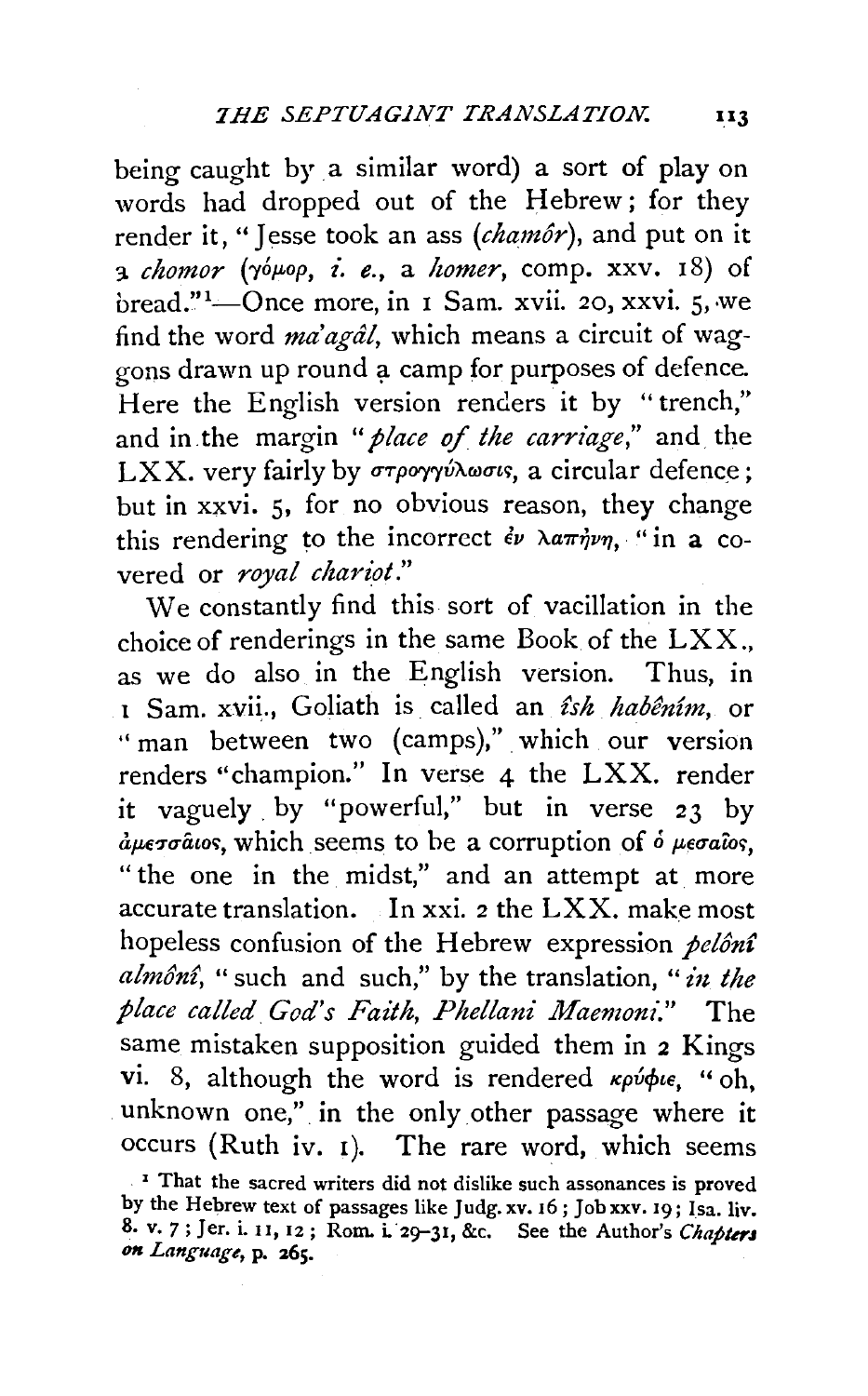### 114' *THE SEPTUAGINT TRANSLATION.*

to mean a *tamarisk*; in I Sam. xxii. 6, and xxxi. 13, is rendered apovpa, "field," unless, indeed, there be a corruption of  $\delta \rho \hat{v}$ , " oak;" and, lastly, in xxvi. 20, instead of "as one cloth hunt *a partridge* upon the mountains," they translate it *"as a night- hawk chaseth* on the mountains."

6. One very curious tendency (which they constantly shew in the rendering of rare or difficult words) is to represent them by some analogous Greek word *of similar sound*, as though there were some affinity between Greek and Hebrew. Thus they render "the stump" (Hebrew, rak), or "fishpart," of Dagon, by  $\dot{p}a\chi v s$ , chine; Saul's military robe  $(mad)$ , by  $\mu a\nu \delta \nu a$ ; David's scrip *(kelî)*, by  $\kappa a \delta \nu$ ; and Jonathan's arrow *(chêts)*, by  $\sigma \chi i\zeta a$ .

7· Sometimes the words they use throw an important light on the notions of the Jews respecting some subjects on which our information is very imperfect. Thus, in 1 Sam. xxviii. 7, "a woman that hath a familiar spirit," is in the Hebrew, "a woman mistress of  $\delta b h$ ," and  $\delta b h$  means properly "a skinbottle." The expression might well perplex us if the LXX. rendering εγγαστρίμυθος for "ventriloquist" did not indicate the view of the translators that the whole scene was one of imposture. The term seems to have arisen from the fact that ventriloquism requires a kind of inflation, which was attributed by the credulous to the action of a spirit.

There are two words, involving questions of deep interest, the rendering of which by the LXX. is very various. These are the words " Urim and *Thummim,"* and *"Teraphim."* To enter into any full explanation of either word would alone involve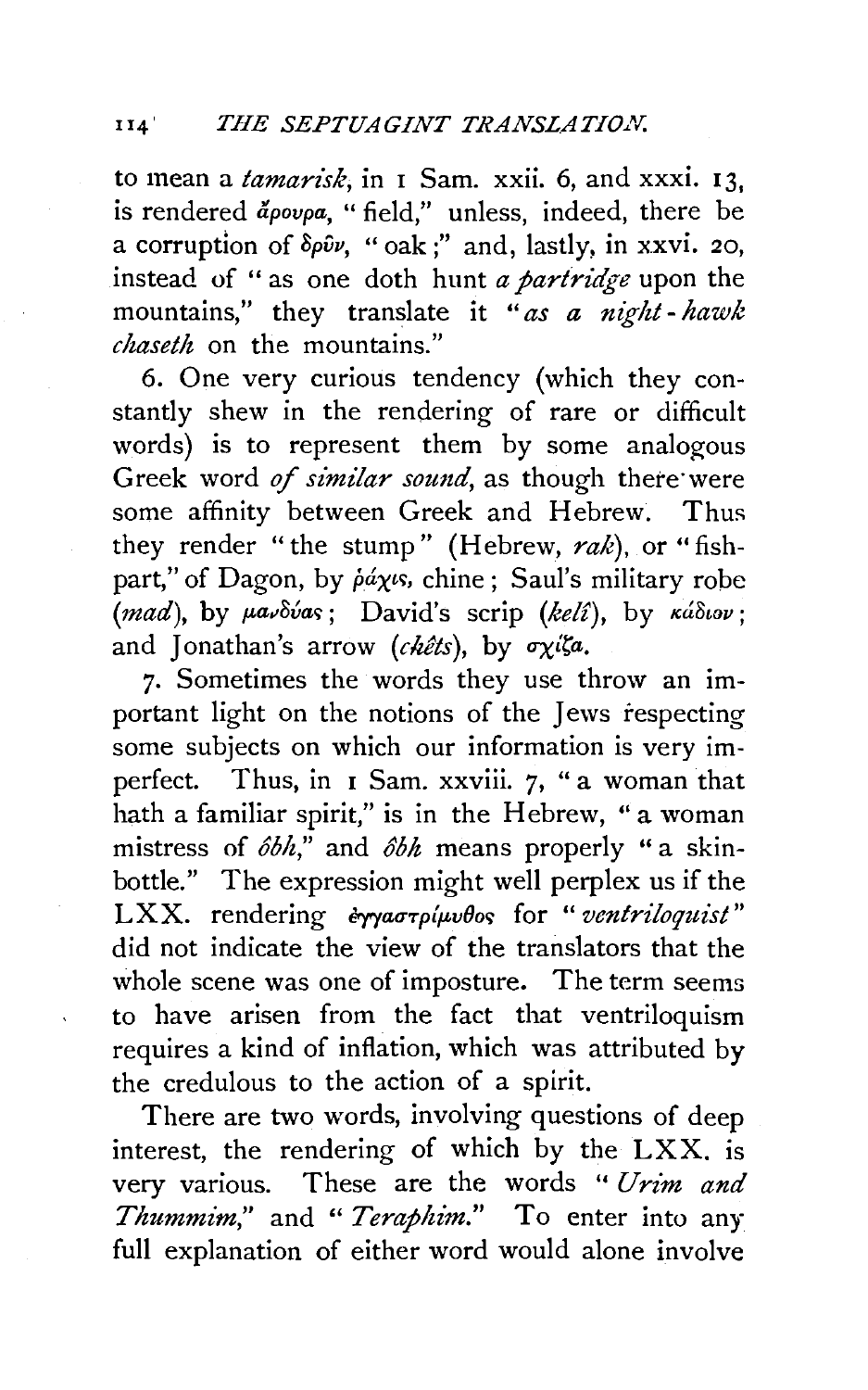a iong paper : all that we need here notice is that no one can examine them without giving full weight to the terms used for them in the LXX. Now, in the first Book of Samuel the word  $\delta n \lambda \omega$  is used to render *Urim* in viii. 6, and to render *Thamfm*  in xiv. 41, where it is almost certain that they read Thummim. Now, δήλοι means apparently " bright gems," and it thus becomes clear that the translators of this book, as also of Numb. xxvii. *2* 1, identified the use of the Urim and Thummim in some way with the use of the actual *gems* upon the breastplate; and therefore it becomes probable that they, at any rate, held the now generally abandoned theory that the oracular answers were given by a mystic light gleaming over the letters which were graven upon the gems. Still more important conclusions, analogous to this, may be derived from the words  $\Delta$ ήλωσις κ*α* 'Αλήθεια, "Manifestation and Truth," by which they generally render these two Hebrew words, though, if accurately translated, *Urim* means "Lights" and *Thummim* "Perfections." Into this curious matter we cannot now inquire further, but it is noticeable that the LXX. use the same word δήλοι to render " *Teraphim*" in the very remarkable passage (Hos. iii. 4, 5), in which it looks at first sight as if Teraphim were acknowledged as legitimate adjuncts to a pure theocratic worship. There are, however, few words in the rendering of which the LXX. vary more widely than the translation of the Hebrew "*Teraphim*," for, besides δήλοι, they use to represent it *εΐδωλα*, *idols* (Gen. xxxi.); *το θεραφείν* (Judg. xvii.), кенотафиа, "cenotaphs" (1 Sam. xix.);  $\gamma\lambda\nu\pi\tau\dot{a}$ , " sculptured images" (Ezek. xxi. 21); and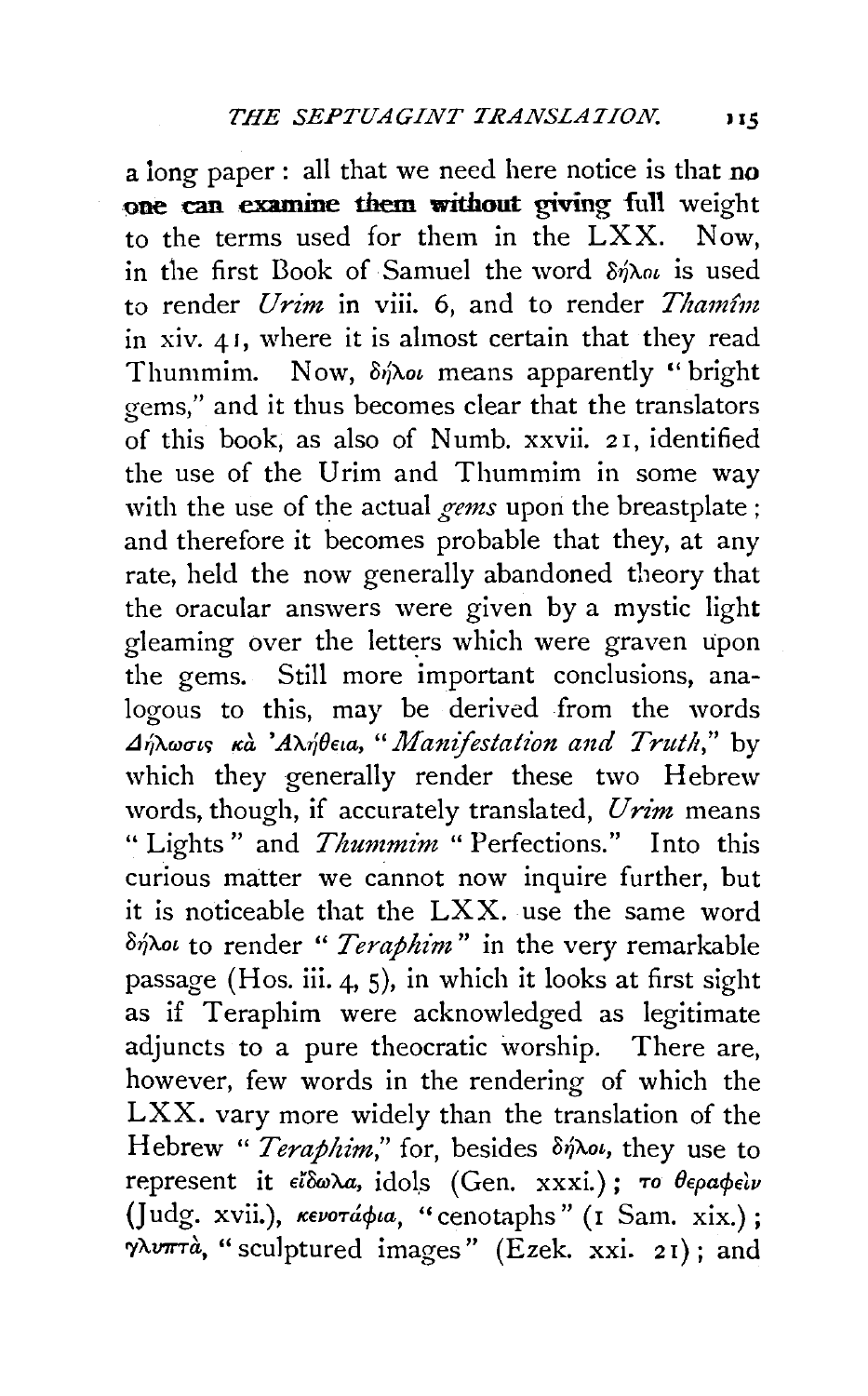$d\pi$ офθέγγομενοι, "utterers" (Zech. x. 2). Each of these words is suggestive, and must be taken into account, but here we are only concerned with the first Book of Samuel. Now, in I Sam. xv. 23, where our English version has "stubbornness is as iniquity and idolatry" (literally, " as false gods and teraphim"), they render "Injustice and Teraphim bring pain and troubles," where, as in other places, they evidently regard the Teraphim as forming part of idolatrous worship (comp. 2 Kings xxiii. 24, Gen. xxi. 21, Zech. x. 2). The word *KevoTábia*, in I Sam. xix. <sup>I</sup>3-I6, leads to the further conclusion, which I have  $e$ lsewhere<sup>1</sup> shewn to be highly probable, that the Teraphim were in reality sculptured images of departed ancestors. The passage is, however, very remarkable on other grounds. For, instead of saying, "Michal took an image" (literally," *the* teraphim," for the word is *aiways* used, like the Latin" *Penates,"*  in the plural, though here there can only have been one image) "and put it in the bed, and put a pillow of goat's hair for his bolster," they render it," Michal took the ' cenotaphs ' and placed on the bed, and placed at his head a *liver* of goats."<sup>2</sup> This shews that they read  $k\hat{a}b\hat{b}\hat{c}d$ , "a liver," instead of  $k\hat{a}b\hat{h}\hat{i}r$ , "a pillow;" for Schlensner's conjecture that the Greek  $\bar{\hat{\eta}}$ *rap* is only a bad attempt to represent kabher in Greek letters is inconceivable. Now, in this very curious reading, Josephus follows them, for he does not even allude to the teraphim, but says *(Ant.* vi. 11. 4) that " Michal, after having let David <sup>1</sup> See the writer's article in Kitto's Cyclopædia,  $Art.$  Teraphim (last ed.).

<sup>2</sup> So in both the Alexandrine and Vatican MSS., though there is a various reading, στρογγύλωμα, "a pillow."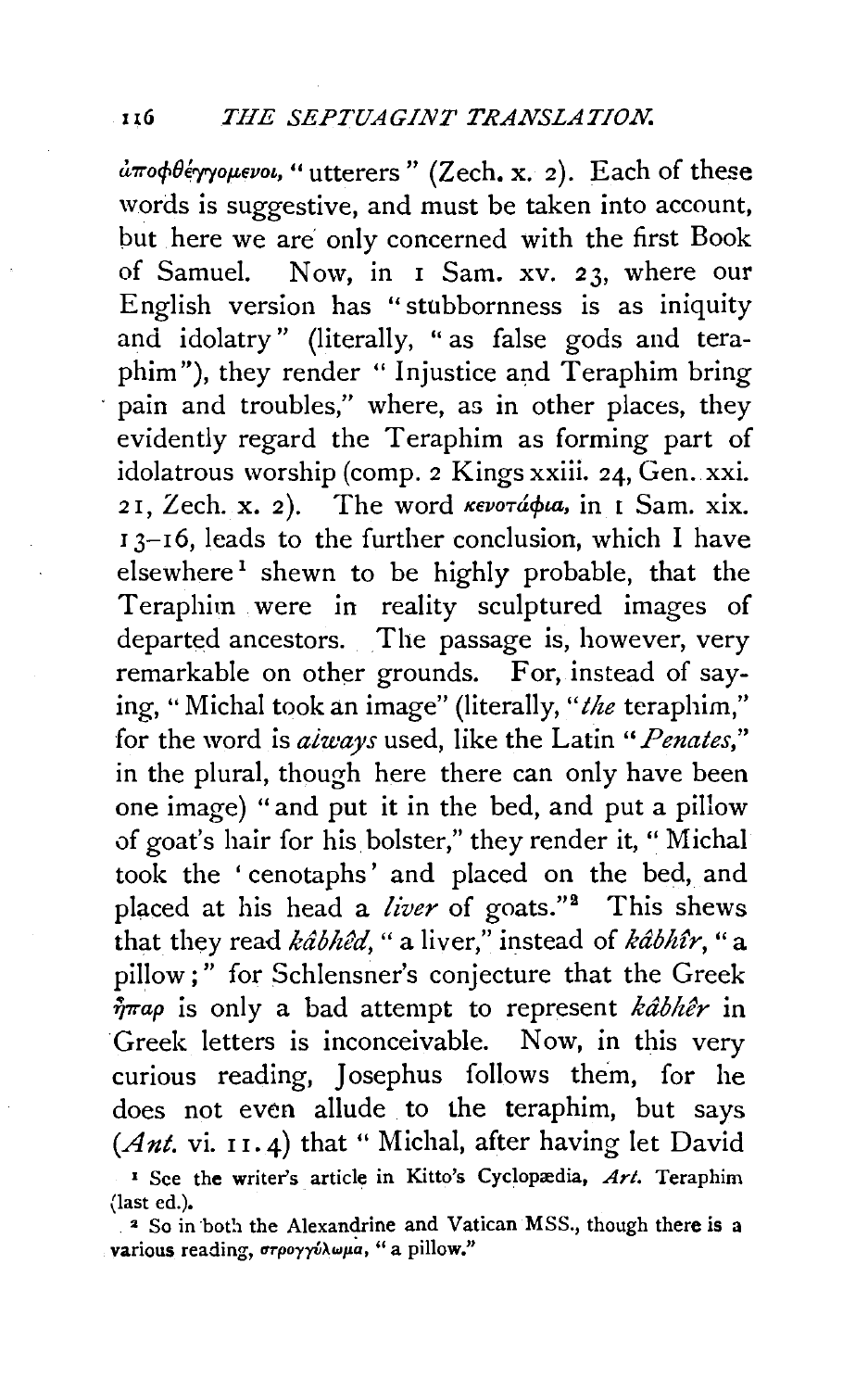escape by a cord out of the window, fitted up a bed for him as if he were sick, and *put under the bedclothes a goat's liver,* and when her father sent to seize David, shewed the bed covered, and made them believe by the leaping of the liver, which caused the bed-clothes to move also, that David breathed like one that was asthmatic."<sup>1</sup> It may be an accidental circumstance that in Ezek. xxi. 2 I, teraphim are mentioned in connection with looking into livers for purposes of divination ; otherwise we might conclude, as Mr. R. Stuart Poole has done, that Michal was actually trying to divine the future by sacrificing to the teraphim, and examining the entrails of the victim (extispicium), when the messengers of Saul arrived.

7· That the LXX. translators felt themselves at liberty to deal very freely with the text is clear. Thus in xxiv. 3, instead of " to cover his feet" (which means "to perform a natural necessity''), they use the euphemism  $\pi$ *apao* $\kappa$ *vadaao* $\theta$ *at*, "to get himself ready." This is a matter of no importance, but the fact that, according to some manuscripts, they *entirely omit xvii.*  $12-31$ , and  $55-58$ , because these passages present a *prima fade* contradiction to the other narrative of David's first introduction to Saul, is far more serious. It shews a very defective sense of their responsibility as translators. The Books of Samuel are assuredly a compilation, and the truth of the history can only be discovered by comparing the differing but not necessarily irreconcilable narratives. Traces of a certain theological dishonesty also appear in the rendering of the words,

I Whiston's Translation.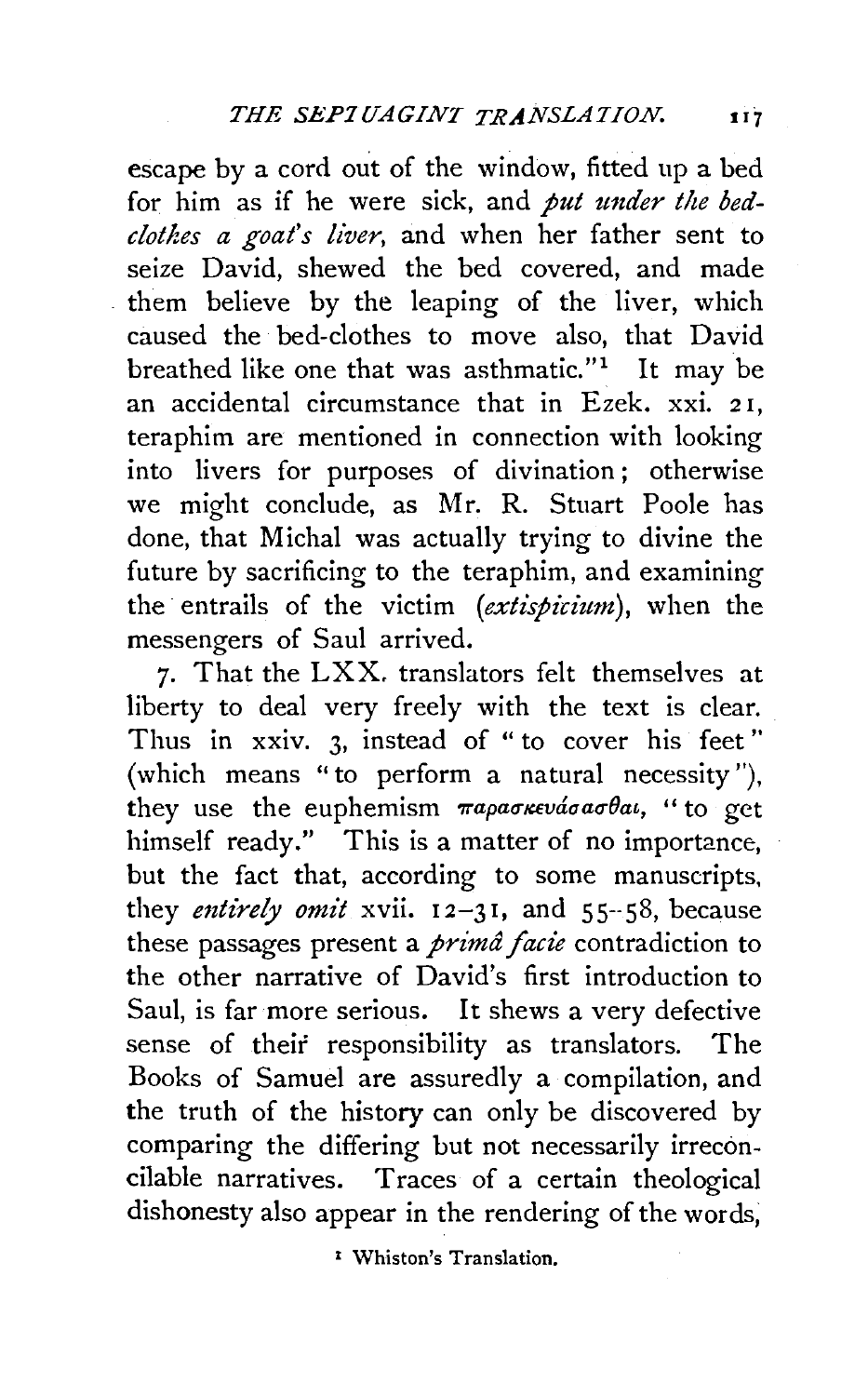*rûach Elohim*, "a spirit of God," and *rîach Jehovah*, "a spirit of Jehovah," simply by "an evil spirit," omitting the names of God, "Elohim" and "  $\widetilde{\mathcal{F}}$ eho*vah*," in xvi. 23 and xix. 9.

8. It only remains to notice a few of the *Hagadoth*, or legendary Jewish particulars-some of them very minute and frivolous-which every now and then they insert into the text. Thus in i. 14, to save Eli's dignity, they make *his young servant* (παιδάριον) tell Hannah that she is intoxicated. In xv. 12, they desert the Hebrew to accommodate Samuel with a chariot. In xvii. 39, they make David walk up and down once or twice in Saul's armour, and find that it fatigued him. In xvii. 43, they make David tell Goliath that he is not a dog, but" *worse than a dog.*" In xxi. 13, they make him "*run on ail fours,''* as one of his ways of simulating madness. In v. 4, 5, they slightly amplify the information that Dagon's wrists were broken off at the vestibule of his temple, and that his priests, in consequence, always step over the threshold. In this and the following chapter they introduce several circumstances-none of which are of much importance. It is, however, hardly possible to forbear a smile at the circumstance that, in ver. 10, they think it worth while to introduce the ludicrous and superfluous *hagada*  that *"the Gittites made themselves seats to sit upon* " when they were afflicted with hæmorrhoids. The Vulgate carries this a little further, and says, "The Gittites took counsel, and made themselves seats of skin!"

Without the slightest attempt to exhaust the subject, I have thus pointed out some of the actual phenomena offered to our notice by the LXX.